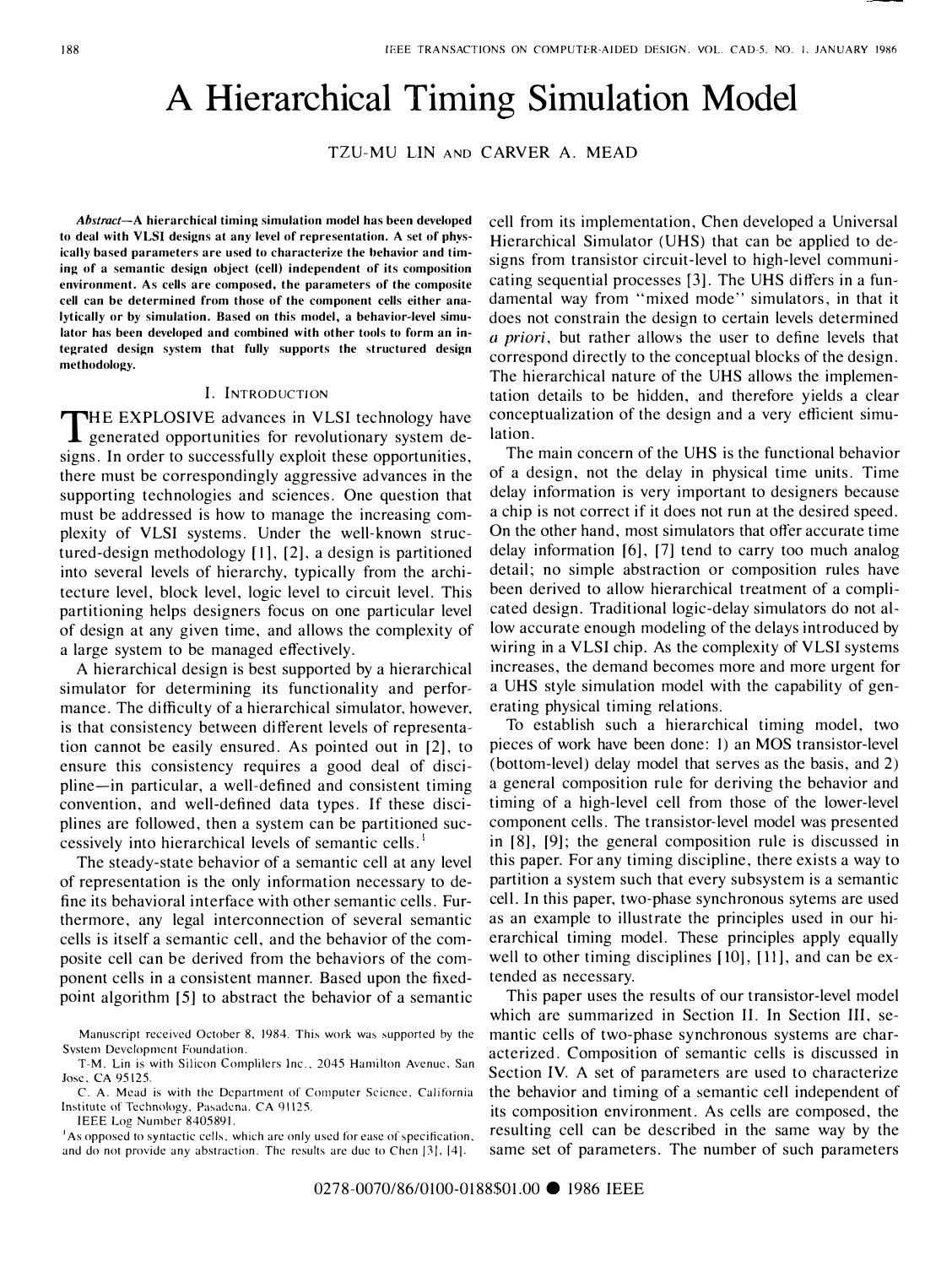is linearly proportional to the number of connection ports of a cell. The parameters of the composite cell can be determined from those of the component cells either analytically or by simulation. In Section V, the timing of an nMOS static programmable logic array (PLA), as an example, is abstracted from its circuit structures into functional form. Data abstraction is discussed in Section 6. Embedded in the Smalltalk programming environment [12], [13], a hierarchical behavior-level timing simulator has been developed, and is discussed in Section VII. An integrated design system that fully supports the structured design methodology is presented in Section VIII.

#### II. MOS DELAY MODEL

Every transistor group of an MOS circuit is modeled by an *RC* network for estimating delays [9], [ 14]. The definition of delay is based on that proposed by Elmore [ 15]. Three parameters R, C, and D are used to carry the delay characteristics of a two-port *RC* network, independent of its size and composition environment.  $R$  is the series resistance between the input and the output port,  $C$  is the total capacitance inside the network, D equals the internal delay, the delay of the output port when the input port is driven directly by the signal source, and the output port is open. These three parameters are well-defined in the simple *RC* case (D equals the *RC* time constant), and can be derived analytically as the networks are composed in various ways.

The above discussion applies to any general *RC* networks with parallel and bridge connections and initial charge distributions. For *RC* tree networks, an efficient algorithm (TREE) exists to calculate the delays of all the nodes in the following two steps.

1) The load capacitance  $C_i^L$  of every node *i* is accumulated and propagated from the loading ends towards the driving end of the tree. If node *i* is a leaf node, then  $C_i^L = C_i$ . Otherwise,  $C_i^L = C_i + \Sigma_j C_j^L$ , where index j ranges over all succeeding nodes of node i, and *C;* is the node capacitance of node i.

2) The delay of every node is calculated incrementally from the driving end towards the loading ends:  $T_i = T_{p(i)}$ +  $r_i C_i^L$ , where  $p(i)$  is the parent node of node i,  $T_{p(i)}$  is the delay of node  $p(i)$ , and  $r_i$  is the resistance between node  $p(i)$  and node *i*.  $(1)$ 

This algorithm can be extended to deal with tree networks where every branch is a two-port *RC* network. The two steps of calculation are modified as follows (the differences are underlined).

*l* ') *Load Capacitance*  $C_i^L$ : if node *i* is a leaf node, then  $C_i^L = C_i$ . Otherwise  $C_i^L = C_i + \Sigma_j (C_j^L + C_{i,j})$ , where  $C_{i,j}$ is the *C* parameter of the two-port *RC* network between node  $i$  and node  $j$ .

2') *Delay Value*  $T_i$ :  $T_i = T_{p(i)} + R_{p(i),i} C_i^L + D_{p(i),i}$ where  $R_{p(i),i}$  and  $D_{p(i),i}$  are the R and D parameters of the two-port  $RC$  network between node  $p(i)$  and node *i*.  $(1')$ 

In this paper, the *R,* C, and *D* characterization of twoport *RC* networks is generalized to semantic cells at any level of representation. In this new context, R means the driving resistance of an output port, C means the loading capacitance of an input port,  $D$  carries the internal delay due to logic propagation, assuming the output port is open, and the input port is driven directly by the signal source. When cells are composed, the delay due to wires can be determined by the TREE algorithm based on the  *param*eter of the driving cell, the C parameters of the loading cells, and the structure and the  $R$ ,  $C$  values of the interconnects (Section IV). Note that, as far as delay is concerned, a uniformly distributed *RC* line is equivalent to a three-element lumped  $RC-\pi$  network [9].

# III. SEMANTIC CELLS IN Two-PHASE SYNCHRONOUS **SYSTEMS**

In a two-phase synchronous system, all operations are initiated by global clocks. The period of a clock phase (the period from the rising edge of one clock to that of the other clock) is greater than the maximum amount of time necessary to complete any computations that occur during that phase. The results are then ready to be latched by the clock of the other phase. If the system is partitioned according to the phase relationships, then every partition of the network is a semantic cell. The reason is as follows: When clock  $\phi_1$  goes high, the inputs of all  $\phi_1$  cells switch to the results of the previous  $\phi_2$  computations, and remain stable during the rest of the clock phase. Although the outputs of these cells may switch several times during this period, the intermediate results are stopped by clock  $\phi_2$ , and have no effect on the system behavior. Only the steadystate value of an output is of importance, and all internal nodes are stabilized at the end of this period. A  $\phi_1$  cell can be abstracted by its steady-state behavior to interface with the rest of the system, and thus is a semantic cell. Similarly for  $\phi_2$  cells.

A cell thus partitioned can be represented by the structure shown in Fig. 1. All inputs of the cell (except clocks) are controlled by pass transistors gated by a clock signal. All outputs are static with no pass transistor blocking the way. Such a cell, called a "clocked-cell" by Chen [3], is the primitive building block of any synchronous system.<sup>2</sup>

A semantic cell in a two-phase synchronous system is recursively defined: it is either a clocked-cell or a legal composition of semantic cells. A phase attribute is associated with each input to, and each output from a semantic cell indicating the active phase of the input or output port of the cell. A legal composition of semantic cells is such that the following two conditions are satisfied.

- a)  $\phi_1$  inputs connect to  $\phi_2$  outputs, and vice versa.
- b) The period for both phases is sufficient for all circuits active during that phase to reach their steady states.  $(2)$

The checking of the first condition of (2) is purely syntactic. The second condition is a strong one, and can be checked for every cell without regard to how it will be

 $2$ Pass transistors are the most common clocking primitive in MOS designs. The same comments apply to any clocked signal gating discipline.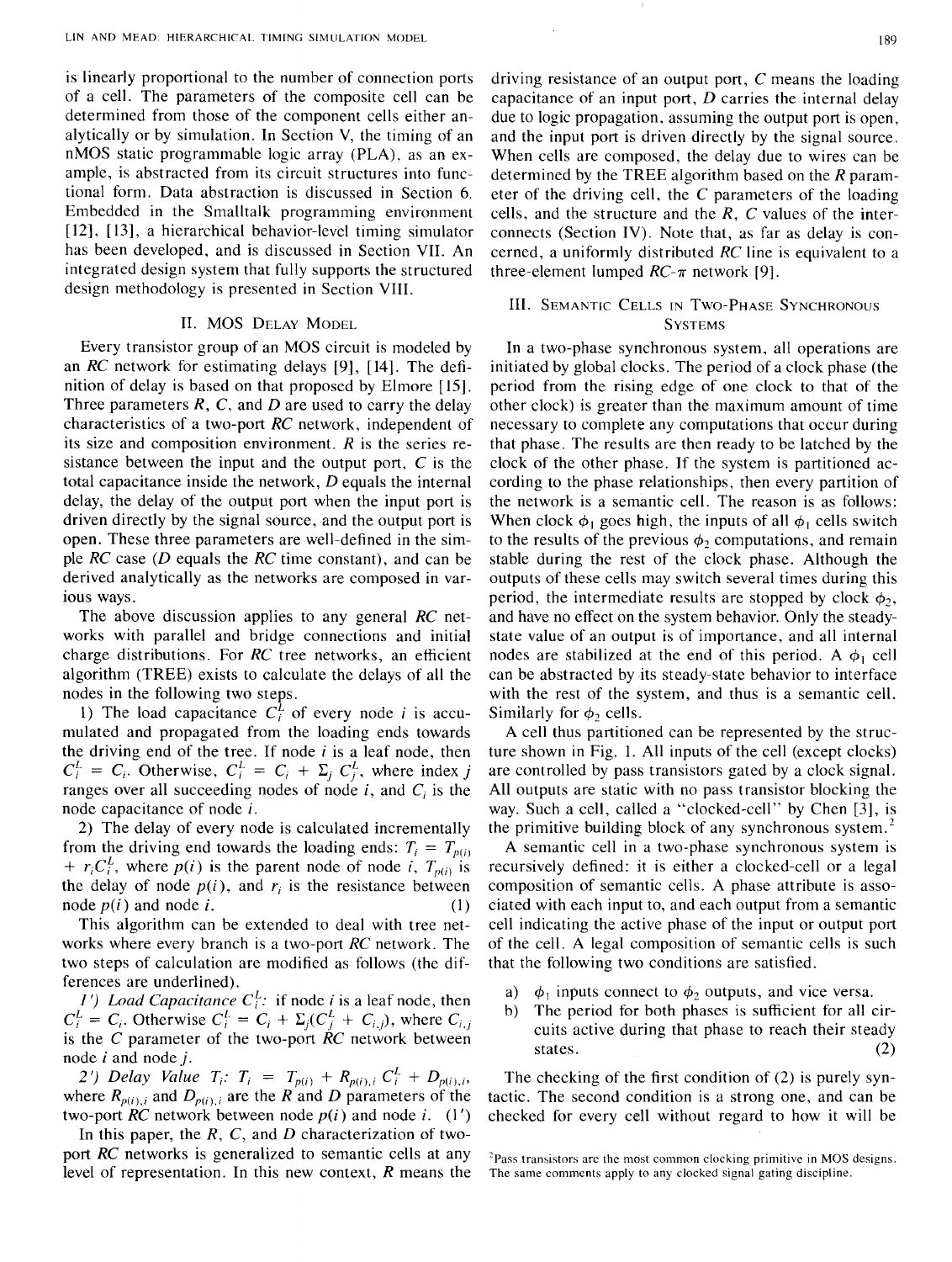

Fig. 1. Clocked-cell: building block for sychronous systems.



Fig. 2. Effective  $\phi_1$  and  $\phi_2$  clock periods.

interconnected. It is often desirable, however, to relax the second condition to allow the borrowing of time between  $\phi_1$  and  $\phi_2$ , as often implemented in practical designs. A  $\phi_1$  cell is not required to reach its steady state before the rising edge of  $\phi_2$ . As long as all inputs to  $\phi_2$  cells are stabilized by the falling edge of  $\phi_2$ , a circuit can be made to function correctly. The "effective clock period" of a  $\phi_1$ cell starts from the rising edge of  $\phi_1$ , through the rising edge of  $\phi_2$ , until the falling edge of  $\phi_2$  (Fig. 2). Similarly for a  $\phi_2$  cell. To allow borrowing time between  $\phi_1$  and  $\phi_2$ , condition (2. b) is replaced by the following three weaker conditions. Note that the term "period" refers to the effective clock period of a cell.

- l) The network activities of two consecutive periods of the cell are loosely coupled, so that each period may be considered independently.
- 2) The response of the cell at any period can be described analytically with reasonable complexity.
- 3) The period of each phase is sufficient for all inputs of that phase to stabilize before the falling edge of that phase.  $(3)$

One possible interpretation of conditions (3.1) and (3.2) is as follows.

• When the cell is excited at any period, all nodes in the cell stabilize to a fully charged or discharged state before the next period starts.  $(3.1')$ 

If  $(3.1')$  is satisfied, then one needs not keep track of the stored charge of the internal nodes any more. Although it is necessary to record the logic states of latches of a sequential circuit, the number of latches is usually much smaller than the total number of internal nodes in the network.

Given one clock period, an input of a cell may switch once, more than once, or not switch at all. In general,

there are infinite number of input patterns that need to be considered. To make the situation tractable, the following requirement is imposed.

• During any given period, the state of every input port switches at most once. (3.2') switches at most once.

In summary, conditions  $(3.1')$  and  $(3.2')$  determine whether or not a clocked-cell is a semantic cell. Note that these two conditions refer to interactions among cells. Therefore, whether a cell is a semantic cell depends not only on its content, but also on how it is interconnected with other cells.

Depending on individual applications, conditions (3.1') and (3.2') can be further relaxed to assure that every clocked-cell is a semantic cell. However, more complicated expressions are required to describe the timing of such a cell. In this paper, conditions  $(3.1')$  and  $(3.2')$  are used as an example to illustrate the general idea of our timing model. These two conditions, or the stronger conditions  $(2.a)$  and  $(2.b)$  are believed to be satisfied by clocked-cells of most synchronous digital systems. The set of timing parameters presented at the end of Section IV are based on these two conditions.

Syntactically, a clocked-cell can be further decomposed into gate-level cells. According to the argument at the beginning of this section, clocked-cells are the smallest possible semantic cells in synchronous systems. With the relaxation of condition (2.b), however, it is possible to treat gate-level cells as semantic objects. In particular, if both conditions  $(3.1')$  and  $(3.2')$  are satisfied by the gate-level cells decomposed from a clocked-cell, then the timing of the clocked-cell can be derived from the timing values of these gate-level cells analytically. The PLA example of Section V is treated this way.

MOS transistors are, in general, bidirectional devices; the signal may flow in either direction. For a semantic cell, however, the direction of every connection port must be determined. Note that this restriction does not exclude the possibility of an *//0* port. Although the direction of such a port changes dynamically, at any given clock period, it is either an input or an output. An illegal situation results when two input ports of a cell are shorted by a conducting path of pass transistors within the input network of the cell. We assume that some discipline has been applied in the input network to assure "no fighting" between driven signals [ 16].

# IV. COMPOSITION OF SEMANTIC CELLS

Consider a semantic cell with *n* input ports  $(I_1, \ldots, n)$  and *m* output ports  $(O_{1}, \ldots, m)$ . From the previous discussions, every input or output state of the cell switches at most once during any given clock period. Suppose, during the current clock period, the input states of the cell switch to  $VI_1, \ldots, n$  at time  $TI_1, \ldots, n$ , respectively. Note that all *TI* values of a semantic cell under condition (2) are equal to 0, because new input values enter the cell on the rising edge of the clock (the reference time). In general, the *Tl's*  may admit any nonnegative values. Suppose the output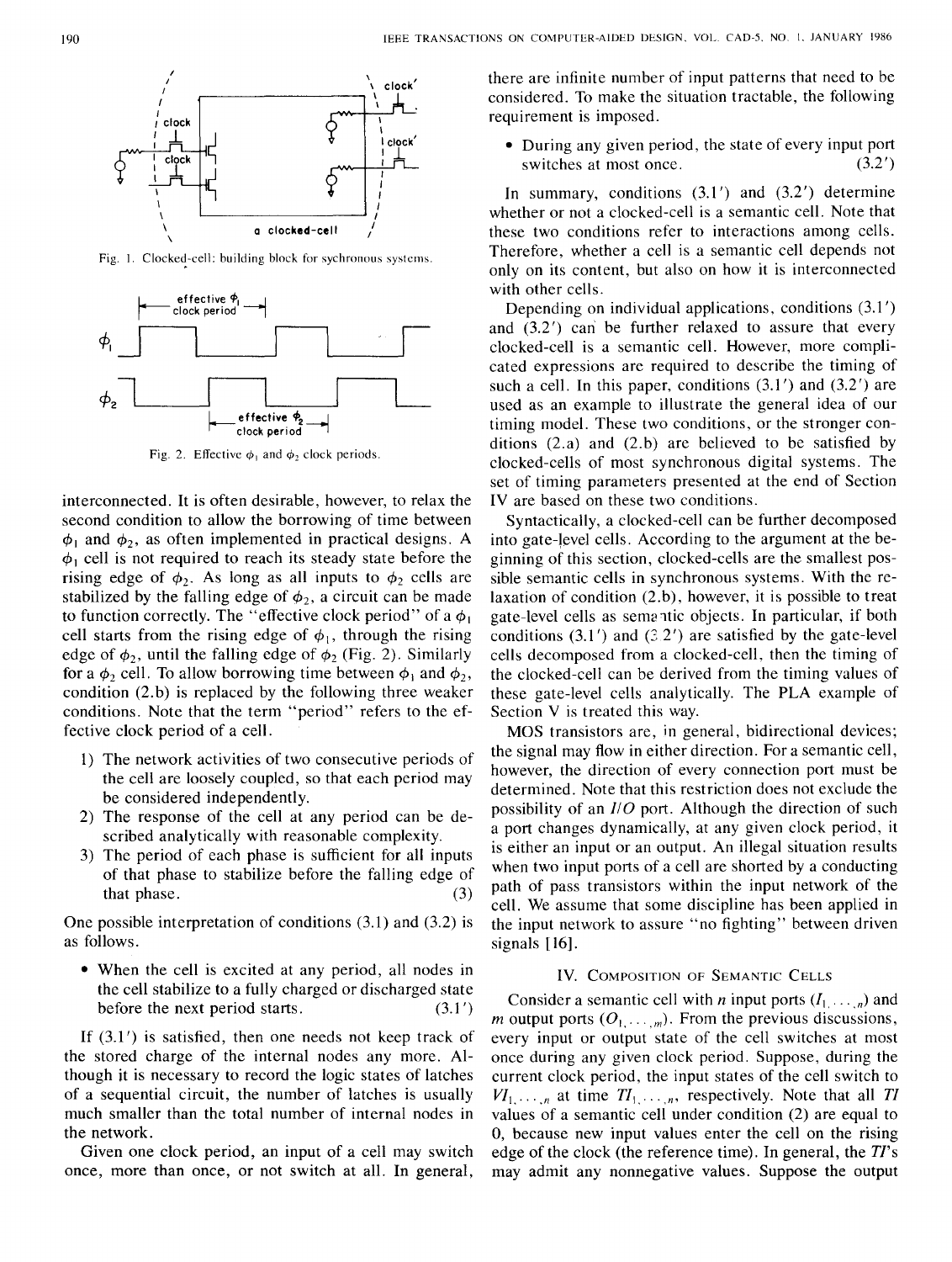

Fig. 3. Cells and interconnections.

states are updated to  $VO_1, \ldots, m$ , and stabilized at time  $TO<sub>1</sub>, \ldots$ <sub>m</sub>, respectively. Note that, in general, the values of the *TI'* s depend on the driving resistances at the input ports, and the *TO's* depend on the loading capacitances at the output ports. Consider the general situation of interconnections among cells indicated in Fig. 3(a). An "interconnection" (or "net") is always of a tree structure, in which there are several loading nodes (referred to as nodes  $N_1, \ldots, S_n$ , and only one driving node (node  $N_0$ ). Although there are more than one driving nodes in the case of a bus, we assume a discipline in which only one driving node is active at any given period. All nodes in the net are logically equivalent because there are no transistors separating them. However, due to the stray resistances and capacitances of the interconnection wires, these nodes are not electrically equivalent, and their delay values are different. According to our transistorlevel delay model, every driving or loading node of the net is contained in a transistor group that can be approximated by an *RC* network for estimating delays.

Note that the input port of the two-port *RC* network that contains the driving node  $N<sub>o</sub>$  is connected directly to the signal source (this network is denoted by  $M<sub>o</sub>$ ). The output port of the two-port *RC* network that contains the loading node *N<sub>i</sub>* of the net is open (this network is denoted by  $M_i$ ,  $i = 1, \dots, s$ . Let  $N_i$  denote the node at the output port of *Mi.* Referring to Fig. 3(a), the net combines all these two-port *RC* networks into one *RC* network through which these cells interact (this resulting network is referred to as  $M_{\text{NET}}$ ).

The delays of all nodes in network  $M<sub>NET</sub>$  can be calculated using the extended TREE algorithm (I').

Consider the *RC* network derived from  $M<sub>NET</sub>$  by the following operations:

- Replace the two-port *RC* network  $M_o$  by  $R_o$ , where  $R_o$ is the *R* parameter of  $M_{\alpha}$ .
- Replace the two-port *RC* network  $M_i$  by  $C_i$ , where  $C_i$ is the C parameter of  $M_i$ ,  $i = 1, \dots, s$ .

This derived *RC* network is indicated in Fig. 3(b). With the 3-element  $\pi$ -approximation, every branch of this network is a resistor so that the simple TREE algorithm (1) can be applied. Except for the  $R<sub>o</sub>$  (driving resistance) and  $C_i$ 's (loading capacitances), all capacitances and resistances in this derived network come from interconnection wires. The delay properties of a composition of cells are based on the following theorem:

**Theorem 1.** Let  $T_i^*$  and  $T_i$  denote the delays of node  $N_i'$  in the original and derived  $M_{\text{NET}}$ , respectively,  $i = 1$ ,  $\cdots$ , *s*. Then  $T_i^* = T_i + D_o + D_i$ , where  $D_o$  and  $D_i$  are the *D* parameters of  $M_0$  and  $M_i$ , respectively.

*Proof'* 

First note that the load capacitance of every node in the net is the same for both the original and the derived  $M_{\text{NET}}$ . Let  $t_0^*, t_0, t_i^*$ , and  $t_i$  be the delays of node  $N_0$  and  $N_i$  in the original and the derived  $M_{\text{NET}}$ , respectively. The proof of the theorem proceeds from the driving end towards the loading ends of  $M<sub>NET</sub>$ .

- Node  $N<sub>o</sub>$ : The signal source is the parent node of node  $N_o$  in both the original and the derived  $M_{\text{NET}}$ . In the original network,  $t_o^* = R_o C_o^L + D_o$ , where  $C_o^L$ is the load capacitance of node  $N<sub>o</sub>$ . In the derived network  $t_0 = R_0 C_0^L$ . Therefore,  $t_0^* = t_0 + D_0$ .
- Node  $N_i$ : Note that all the branches in the net between node  $N<sub>o</sub>$  and  $N<sub>i</sub>$  are pure resistors. Therefore, the two algorithms add the same amount of delay to both  $t_0^*$  and  $t_0$  to obtain the values of  $t_i^*$  and  $t_i$ , respectively. Thus  $t_i^* - t_i = t_o^* - t_o = D_o$ .
- Node  $N_i$ : Node  $N_i$  is the parent node of  $N_i$  in the original  $N_{\text{NET}}$ . Thus  $T_i^* = t_i^* + D_i$ . In the derived  $M<sub>NET</sub>, T<sub>i</sub>$  and  $t<sub>i</sub>$  refer to the same node. Thus  $T<sub>i</sub> = t<sub>i</sub>$ .

Combining the results of the above three items,  $T^*$  =  $T_i + D_o + D_i$ .

Note that  $D_0$  and  $D_i$ 's in the above theorem are only functions of individual cells, and are independent of the interconnection. On the other hand,  $T_i$  is only a function of the interconnection, and is in dependent of the internal behavior of any of these cells. The ability to derive  $T^*$ from these three terms analytically makes if possible to abstract and compose timing of cells.

# *Timing Parameters*

In summary, the behavior and timing of a cell with *n*  input ports  $(I_1, \ldots, n)$ , *m* output ports  $(O_1, \ldots, m)$ , and *t* internal states  $(S_1, \ldots)$  can be characterized by the following set of parameters:

1) *VO<sub>i</sub>* for  $i = 1, \dots, m$ : the logic state of output  $O_i$ after the network has stabilized.

2) *TO<sub>i</sub>* for  $i = 1, \dots, m$ : the time when output  $O_i$  is stabilized (all the output ports are open and input ports directly driven by signal sources).

3)  $VS_i$  for  $i = 1, \dots, t$ : the internal state  $S_i$  after the network has stabilized.

4)  $CI_i$  for  $i = 1, \dots, n$ : the load capacitance of input *I;.* 

5) *RO<sub>i</sub>* for  $i = 1, \dots, m$ : the driving resistance of output  $O_i$ . (4)

These parameters are evaluated each time any input of the cell switches during a clock period. In general, these parameters are functions of

•  $VI_i$  for  $i = 1, \dots, n$ : the state of input  $I_i$  that excites the cell.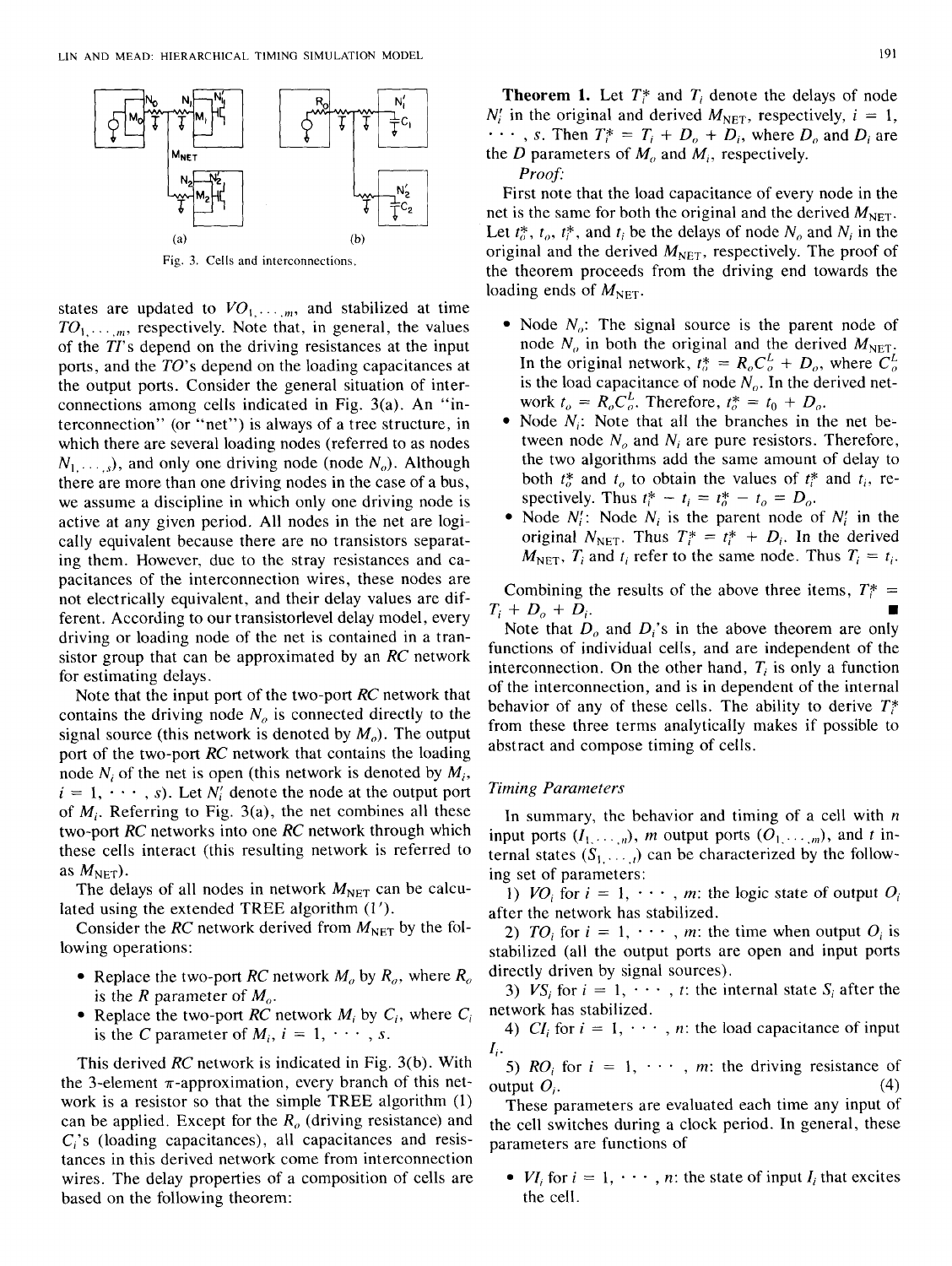



Fig. 4. Structure of a static nMOS PLA.

- $TI_i$  for  $i = 1, \dots, n$ : the time when the state of  $I_i$ switches to *VI;.*
- $VS_i^{(0)}$  for  $i = 1, \dots, t$ : the internal state  $S_i$  before the cell is excited.
- $VO_i^{(0)}$  for  $i = 1, \dots, m$ : the state of output  $O_i$  before the cell is excited.

Among the five items of (4), *RO's, Cl's,* and *TO's* are generalizations of the *R,* C, and *D* parameters of a twoport *RC* network. *VO's* and *VS's* describe the logical behavior of the cell. These two items are not necessary in a two-port *RC* network because the state of the output port simply follows that of the input port.

# V. ABSTRACTION OF CIRCUIT BEHAVIOR AND TIMING

Consider the structure of a static nMOS PLA shown in Fig. 4(a). According to the phase relationships, this circuit is partitioned into two clocked-cells:  $B_1$  is active during  $\phi_1$ , and  $B_2$  is active during  $\phi_2$ . The structure of  $B_2$  is very simple: every feedback or output term corresponds to either an inverting or non-inverting buffer. Each buffer contains two inputs (*I* and  $\phi_2$ ), one output, and no internal states. The schematic diagram and associated circuit parameters for an inverting buffer are shown in Fig. 4(b). The set of parameters for describing the logic and timing of this buffer is indicated in Table I.  $VI<sub>I</sub>$  is the state of input *I*, and  $Tl_{\phi}$ , is the time when clock  $\phi_2$  rises. We assume that input *I* is stabilized before  $Tl_{\phi}$ ; therefore  $Tl_{I}$  is zero, and not shown in the table (the general case is discussed in [17]). A subscript  $<sub>2</sub>$  is associated with every parameter in</sub> the table indicating that they belong to clocked-cell  $B_2$ . The  $TO<sub>2</sub>$  value in the table is based on the assumption that

TABLE l TIMING PARAMETERS OF AN INVERTING BUFFER

|  |                   | $VI_1 = 1$                                                                                       | $VI_1 = 0$ |
|--|-------------------|--------------------------------------------------------------------------------------------------|------------|
|  | $V\Omega_{\rm g}$ |                                                                                                  |            |
|  |                   | $\boxed{TO_2$ $TI_{\phi_2} + R_1C_1 + R_2C_2 + R_4C_3}$ $TI_{\phi_2} + R_1C_1 + R_3C_2 + R_5C_3$ |            |
|  |                   |                                                                                                  |            |
|  |                   |                                                                                                  |            |

TABLE JI TIMING PARAMETERS OF AN r-INPUT NOR GATE

| case |                                               |  |
|------|-----------------------------------------------|--|
|      | $TO = (max_{i=1}^{r} TI_i) + R_pC_L$   $TO =$ |  |
|      |                                               |  |
|      |                                               |  |

the output state is switched. Otherwise, T0*2* is 0. Note that all the formulas in Table I are as accurate as if the circuit were simulated using the transistor-level delay model. The performance and accuracy of the transistorlevel model are presented in [9]. Because of the simplicity of this model, the output timing can be explicitly expressed as a function of the input logic and timing. The advantages of functional evaluation over operational simulation are both faster execution speed and the possibility of abstraction for high-level representations.

Clocked cell  $B_1$  can be decomposed into three gate-level subcells:  $B_{1,1}$  contains the input buffers.  $B_{1,2}$  is the ANDplane.  $B_{1,3}$  is the OR-plane. Both conditions (3.1') and (3.2') are satisfied by these three subcells. Therefore. the timing parameters of  $B_1$  can be derived from those of the three subcells.  $B_{1,1}$  can be treated in the same way as cell  $B_2$ ,  $B_{1,2}$  and  $B_{1,3}$  are both (a collection of) multi-input NOR gates. Refer to Fig. 4(c) for the transistor circuit of an *r*input NOR gate. The timing parameters of a single NOR gate are considered for the following two cases:

1) All the pull-down transistors are turned off.

2) Only one, say the  $j$ th, pull-down transistor is turned on.

The timing parameters in the above two cases are indicated in Table  $II.<sup>3</sup>$ 

The values in case 1 are used for  $0 \rightarrow 1$  transitions, and those in case 2 are used for  $1 \rightarrow 0$  transitions. The delay values estimated for  $1 \rightarrow 0$  transitions are always conservative since only one pull-down transistor is assumed. The general situation when more than one pulldown transistors (in series or in parallel) are turned on is discussed in [ 17]. For the PLA, the output delay of an AND plane under these conditions will be dominated by the pullup of the following OR plane, and hence the issue is largely academic.

Let  $TO_{1,i}$ ,  $RO_{1,i}$ , and  $CI_{1,i}$  be the timing parameters of cell  $B_{1,i}$  for  $i = 1, 2, 3$ . These values can be determined from Table I and Table II, respectively. Cell  $B_1$  is composed from these three subcells, and the stray capacitances and resistances of the interconnection wires are indicated in Fig. 4(d). The results are as follows:

<sup>&</sup>lt;sup>3</sup>The composition of delays may be done either at the input side or at the output side. The *TO* values in the tables are composed at *the* input side.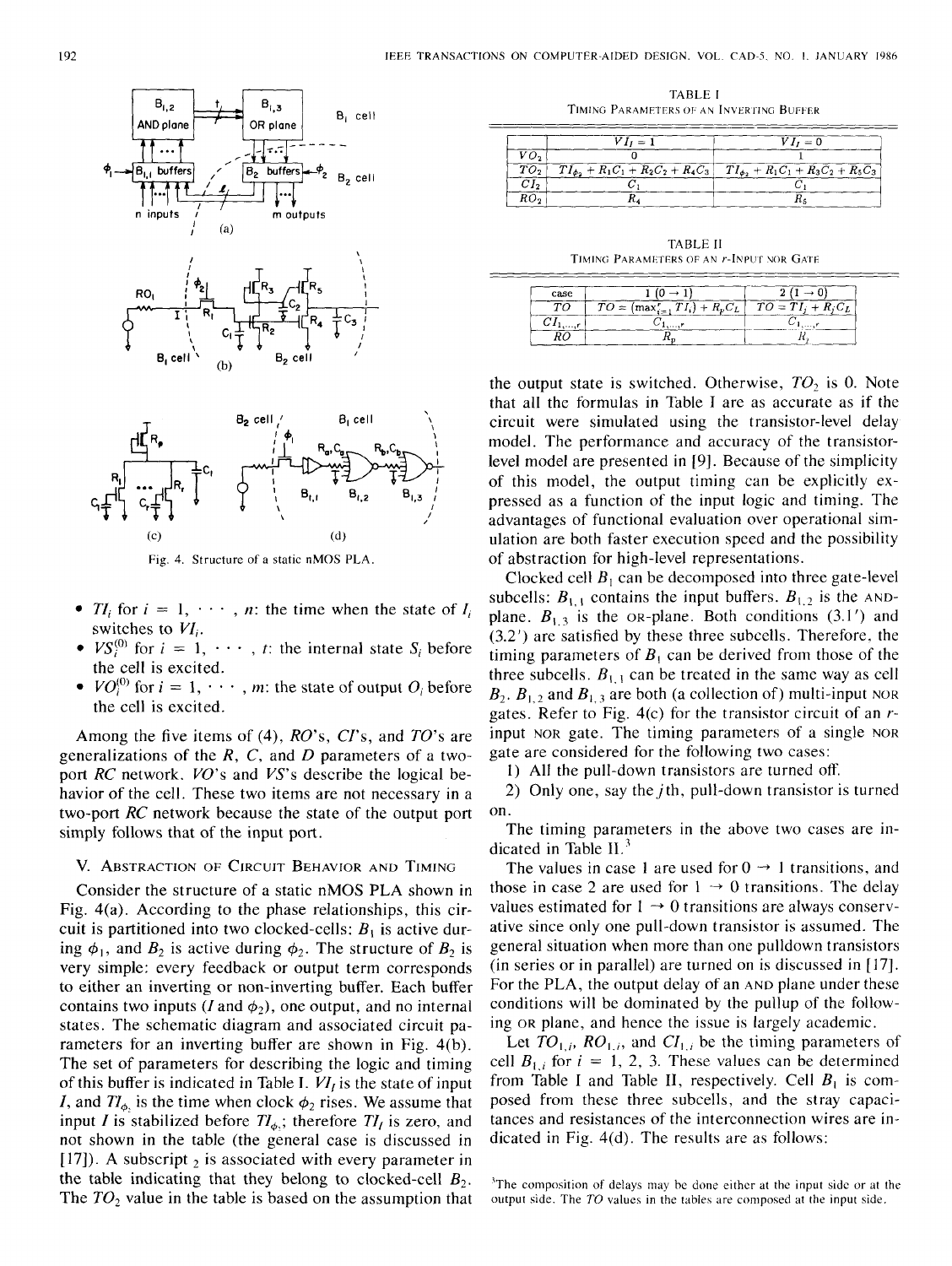• 
$$
TO_1 = TO_{1,1} + RO_{1,1}(C_a + CI_{1,2}) + \frac{1}{2}R_aC_a + TO_{1,2} + RO_{1,2}(C_b + CI_{1,3}) + \frac{1}{2}R_bC_b + TO_{1,3}
$$
  
\n•  $RO_1 = RO_{1,3}$ 

•  $CI_1 = CI_{1,1}$ 

Up to this point,  $B_1$  and  $B_2$  are analyzed independently. Again, the TREE algorithm is used to combine these two cells together. During a  $\phi_1$  period, cell  $B_2$  drives cell  $B_1$ , and the output timing of  $B_1$  is equal to  $TO_1 + RO_2 \cdot CI_1$ . Likewise, the output timing of  $B_2$ , during a  $\phi_2$  period, is equal to  $TO_2 + RO_1 \cdot CI_2$ .

# VI. DATA ABSTRACTION

The data used in previous sections are of type "bit." The timing discipline at this level of representation is the "non-overlaping tow-phase clock." This discipline assures that adjacent cells interact only at the bit level, not at the "analog-voltage" level. As a result, the behavior and timing of individual cells can be abstracted into functional form.

In addition to functional abstraction, our timing model also allows data abstraction. To illustrate the principle, consider an n-bit bit-serial multiplier such as the one proposed in [ 18]. In this implementation, every *n* consecutive bits into or out of the multiplier are interpreted as one unit (a serial word). The interaction between any two adjacent words are restricted to happen only at the word level, not at the bit level: a property that is true for any bit-serial data path. One common technique to assure this property is by using a "data-stationary" control synchronized with the least significant bit of data.

The timing of a word-level cell is also characterizable by the *R,* C, and *D* parameters. Taking the multiplier as an example, D is the minimum clock period required for any internal computation times the number of stages of the multiplier. The minimum clock period can be determined by simulating one stage of the multiplier using the bit level representation. The complexity of one such stage of circuit is manageable, and the critical path and the minimum clock period can be easily determined. The  *and* C parameters carry the driving and loading characteristics of the connection ports. These parameters are used to check if the clock period needs to be increased due to external connections. The consistency between the bitlevel and the word-level representations can be established either by a comparison of simulation results, or by formal arguments such as the fixed-point approach described by Chen [3].

# VII. IMPLEMENTATION OF A BEHAVIOR-LEVEL SIMULATOR

Two kinds of cells are distinguished in our hierarchical timing model: leaf cells and composition cells. Leaf cells are the primitive components that have no subcomponents. A composition cell is a legal composition of leaf cells and other composition cells. With each leaf cell is associated a logic and timing description, which is valid for all possible input patterns and driving and loading conditions of the cell (as long as the composition preserves the semantics of individual component cells). To obtain such a description, any circuit or timing simulator can be used.

With each composition cell are associated a number of subcells which may be either leaf cells or composition cells, and a set of nets indicating how these subcells are connected. There is no explicit logic and timing description for a composition cell. However, it is possible to derive such a description from the descriptions of its subcells either analytically or by simulation. Once the logic and timing description of a composition cell is obtained, the composition cell is reduced to a leaf cell, and the details of its implementation can be eliminated.

Note that a leaf cell may be as simple as a single inverter, or as complicated as the entire data path of an ALU. Obviously, it requires the flexibility of a general purpose programming language to specify the behavior of such a cell. This flexibility is in contrast to most other simulators in which circuits are expressed in terms of only a few different types of primitives whose behaviors are very rigid, and predefined by the simulators.

Instead of designing yet another hardware description language, we embedded the simulator in an existing programming environment. Smalltalk [12], [13] was selected because its object-oriented programming model matches our semantic cell-oriented simulation model in a very natural way. The "messages," "methods," (functions) and "data" of an object correspond respectively to the interface parameters, internal behavior, and internal states of a cell in our simulation model. All debugging tools of the Smalltalk system can be directly applied to investigating and manipulating the design objects of HITSIM in a hierarchical manner.

# *7.1 Specification of a Cell*

"Object," "Class," and "Instance" are the three major concepts in Smalltalk. All information in the Smalltalk system is represented as an object. Objects that respond to the same messages in the same way can share the same generic definition. The generic definition is called a class. Objects generated from this definition are called instances of the class.

In a structured VLSI design, a cell (or a family of cells) is often specified once, and may be instantiated in several different places. Using the Smalltalk terminology, specification of a cell corresponds to setting up a class, and the actual instantiations of the cell correspond to creating instances of the class.

Corresponding to the two kinds of cells in our hierarchical simulation model, there are two predefined classes in HITSIM: "LeafCell" and "CompositionCell." These two classes contain methods to transform cell specifications provided by the user into suitable classes and methods for performing timing simulation. All leaf cells specified by the user will become a subclass of the class "LeafCell"; similarly, for composition cells.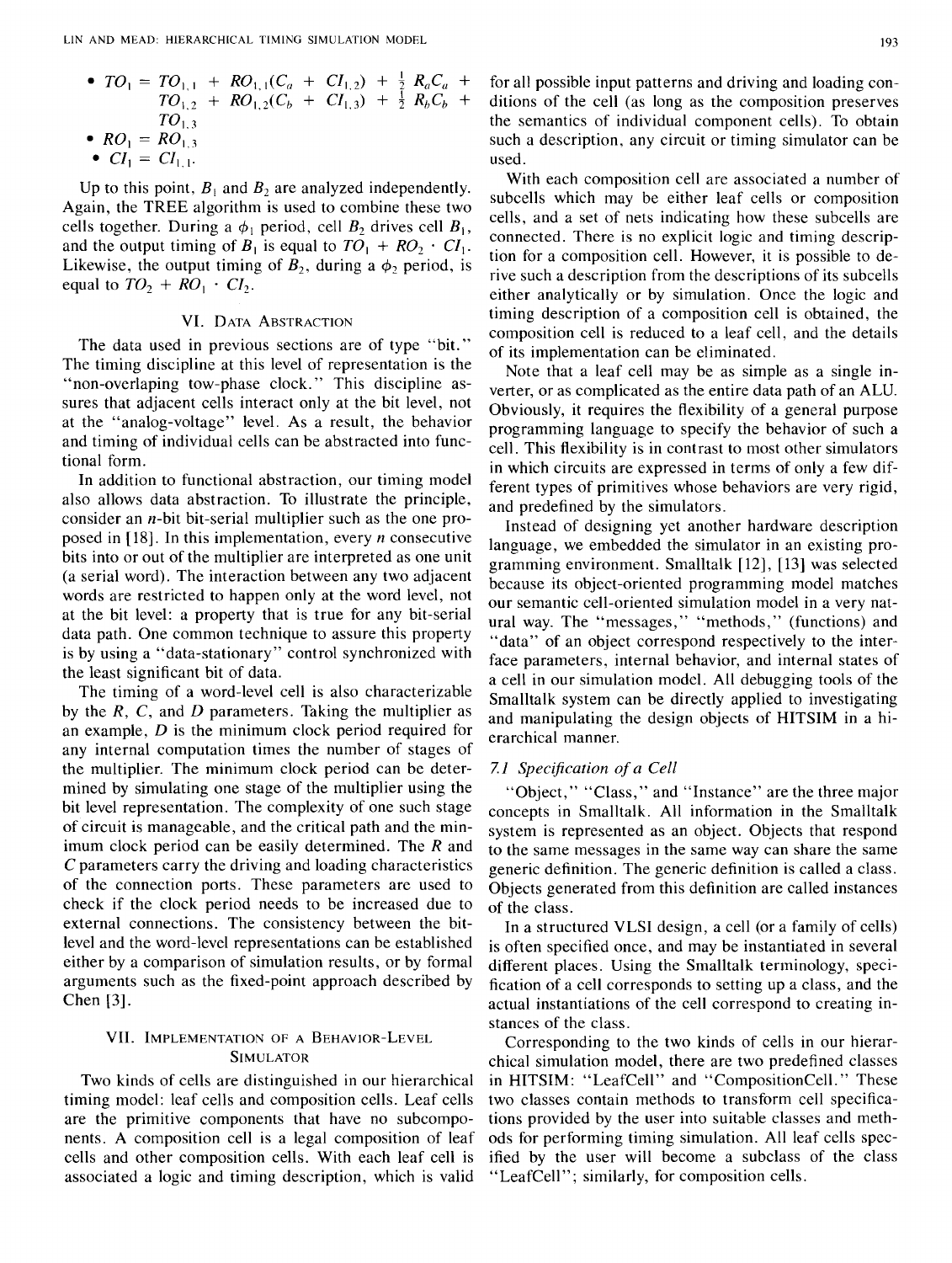194 IEEE TRANSACTIONS ON COMPUTER-AIDED DESIGN. VOL CAD-5. NO. L JANUARY 1986



Fig. 5. A three-bit adder.

The three-bit adder shown in Fig. 5 is used as an example to illustrate the specification and simulation of cells in HITSIM. This adder is decomposed into two levels of hierarchy: the top-level composition cell consists of a onebit adder (a leaf cell) and a two-bit adder (a composition cell). The two-bit adder, in turn, is composed of two onebit adders.

A leaf cell can be specified by sending the following message to the class "LeafCell".

```
name: #(aString) 
inputs: #(one or more \langle inputSpec\rangle's)
outputs: #(one or more (outputSpec) 's) 
states: \#(\text{zero}, \text{ one or more } \langle \text{stateSpec} \rangle)'s)
behavior: '\langleSmalltalk code\rangle'. (5)
```
 $\langle$  aString  $\rangle$  of (5) specifies the name of the leaf cell. (inputSpec) 's, (outputSpec) 's, and (stateSpec) 's specify the name and other attributes of the input ports, output ports, and internal states of the leaf cell:

1. One ( inputSpec) corresponds to each input port, and consists of two items: the name and the loading capacitance of the input port.

2. One ( outputSpec) corresponds to each output port, and consists of three items: the name of the output port, and two values of driving resistance: the first used for 1  $\rightarrow$  0 transitions and the second used for 0  $\rightarrow$  1 transitions.

3. One ( stateSpec) corresponds to one state variable, and consists of only one item: the name of the variable.

(Smalltalk code) in (5) is a text of Smalltalk source code for describing the logic and timing of the leaf cell: a mapping from the input states, current internal states and input timing to the output states, next internal states and output timing of the cell. Any construct of the Smalltalk language can be used in this text. If auxiliary variables are needed for the computation, they can be declared here.

The one-bit adder of Fig. 5 is specified as follows: LeafCell

inputs: #((a 1) (b 2) (c 1)) outputs: #((s 42 12) *(t* 38 10)) states:#() behavior: 's .\_ (a xor: b) xor:c t .\_ a ifTrue:[b or:c] ifFalse:[b and:c]. Ts .\_ PhyTime + 8 Tt .\_ PhyTime + 10'. (6)

Upon receiving the above message, class "LeafCell" creates a subclass of its own, called "Add1" with the following six instance variables: *a*, *b*, *c*, *s*, and *t* in which the logic values of the corresponding input and output ports can be stored. *Ts* and *Tt* store the timing outputs *s* and *t*. The prefix  $T$  to the name of an output port is a convention adopted by HITSIM to associate timing with the output port. In general, if a cell contains *m* inputs, *n* outputs, and *l* internal states, then  $m + 2n + l$  instance variables are created. These variables are referred to in the behavior section of message (6). Input timing is not always required to specify the logic and timing of a cell. For instance, the output timing of cell Add1 depends only on the time when the cell is excited ("PhyTime", a global variable used in HITSIM) so that no additional variables are created for individual input ports. In case the timing of a particular input port is important in the specification of a cell, it must be declared explicitly as a state variable.

After class "Add1" is created with its associated instance variables, the behavior section of the message is passed to the Smalltalk compiler, which returns a<br>"compiledMethod" under message heading "cell-"compiledMethod" under message heading Excited." Again, this heading is a convention used in HITSIM. This compiledMethod will be executed every time the message "cellExcited" is sent to an instance of the class. Note that users always interpret the data types of instance variables in their own way. For cell Add I, all input and output states are of type Boolean. For other cells, other data types may be used. During composition, proper coersion cells may be inserted between ports of different types. As to delay parameters. the unit for timing is nanoseconds; that for resistance is kilometers and that for capacitance is picofarads.

# *Remarks:*

- Implied in message (6) is that, whenever an input of cell Add1 changes state, the same code (cellExcited) is executed. In many practical circuits, however, different actions may be required when different inputs change. The capability of defining input-specific actions is also included in HITSIM; examples can be found in [17].
- Clocks are not treated as special signals in HITSIM, although they can be made special by the user in the specification of the methods of the cell. For instance, a specification of the form "Phase  $1$  if True:  $[\cdot \cdot \cdot]'$ " is often used for a cell active during Phi1. When Phase 1 is low (false), effectively nothing happens when this specification is executed.

A composition cell is specified by sending the following message to the class CompositionCell:

# name: #(aString)

**inputs:**  $\#$ (one or more  $\langle$  inputPortSpec $\rangle$ 's) outputs: #(one or more (outputPortSpec) 's) subcells: #(one or more (subcellSpec)'s) connections:  $\#$ (one or more  $\langle$  connectionSpec $\rangle$ 's). (7)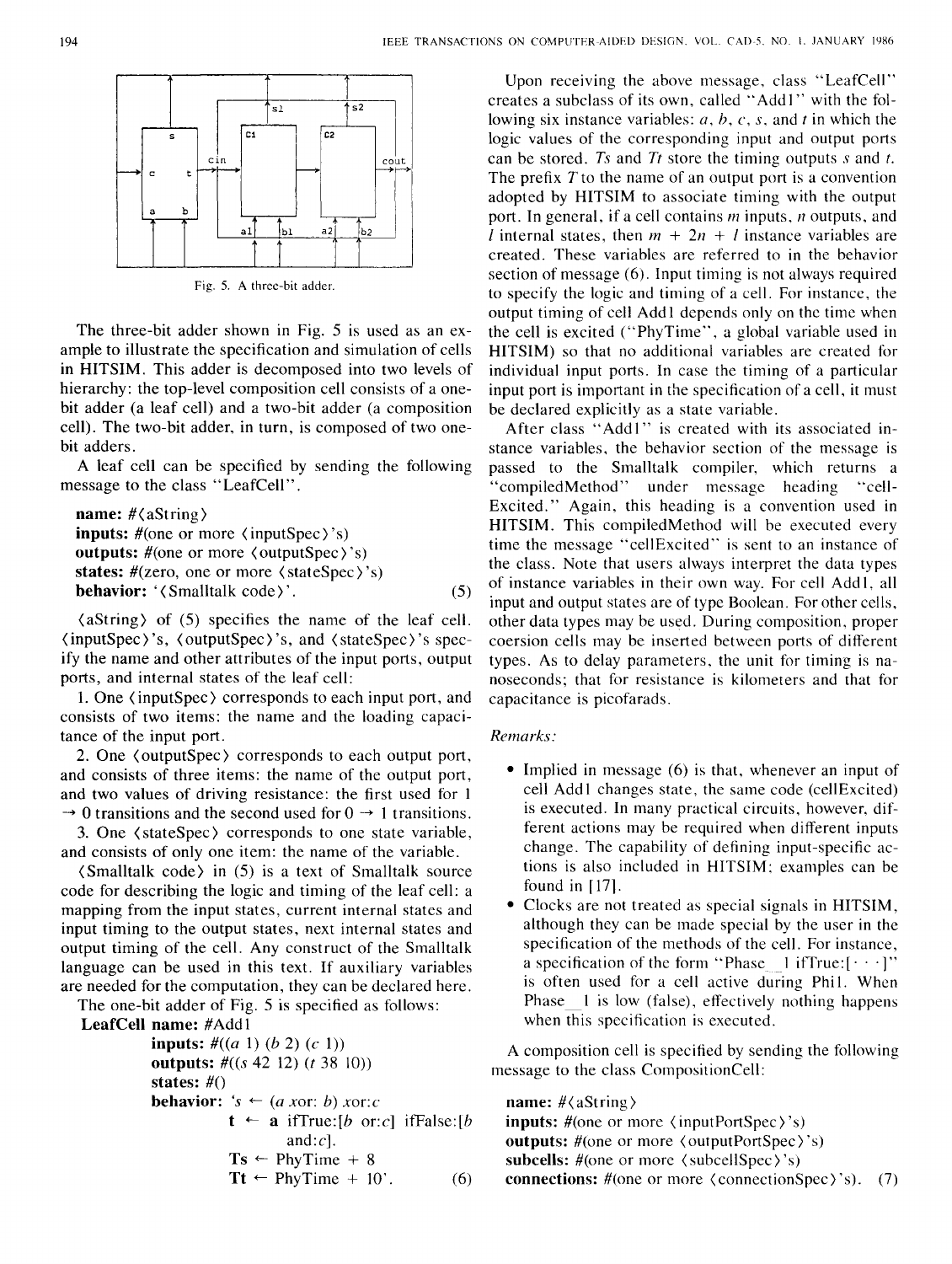Every  $\langle$  inputPortSpec $\rangle$  or  $\langle$  outputPortSpec $\rangle$  of (7) corresponds to an input or output port of the composition cell, and consists of only one item: the name of the port. The loading capacitances and driving resistances need not be specified because these values are all implicit in the connection list. Also, there are no explicit internal states of a composition cell.

Every ( subcellSpec) of (7) corresponds to a subcell of the composition cell, and consists of two items: the instance name and the class name of the subcell. A subcell is either a leaf cell or a composition cell. Every ( connectionSpec) of (7) corresponds to an interconnection net, and consists of two items: the name of the driving node, and a tree structure describing the topology and physical parameters of the net. This structure is typically generated from a router interface.

The two-bit adder of Fig. 5, for instance, is specified as follows. Similarly, for the three-bit adder.

# **CompositionCell name:** #Add2

**inputs:** #(al bl *a2 b2* cin) **outputs:** #(sl *s2* cout) **subcells:** #((Cl Addl) (C2 Addl)) **connections:**  $\#(((C1 \ t) \ 2 \ 1 \ (C2 \ c)) \ \cdots$ 

# 7.2 *Simulation of a Cell*

In HITSIM, simulation is always performed on a composition cell (referred to as the top-level composition cell). This composition cell may be as complicated as an entire system consisting of several levels of hierarchy, or as simple as a composition cell that contains only one leaf cell. Depending on the level of abstraction currently under investigation, a cell under the top-level composition cell may be represented either as a composition cell or as a leaf cell. Note that different data types may be used when the same design is represented at different levels of abstraction. Given a top-level composition cell and the level of abstraction of its component cells, the following actions are taken before the actual simulation starts.

1) An instance of the cell together with all the subcells under its hierarchy is created.

2) All the nets that span over more than one composition level are flattened, the delay values among the driving node and loading nodes of the net is calculated, and proper pointers among the nodes are established for preforming simulation. Note that, in addition to the input and output ports of the top-level composition cell, only leaf cells are involved in the simulation process. No overhead is spent on travelling through the intermediate-level composition cell. The nodes involved in the simulation process are classified into two groups: 1) driving end of a net which is either an input of the top-level composition cell or an output of a leaf cell; 2) loading end of a net which is either an output of the top-level composition cell or an input of a leaf cell.

HITSIM is an event-driven simulator. Associated with every event are the time to excite the event, the node to switch, and the target state of the node. When an event is scheduled, a pointer is established from the corresponding node to the event for possible cancellation or rescheduling of the event later. The following pseudo-code indicates the main loop of the simulation process.

# **while** notEmpty(EventQueue) **do begin**

take the first event from the EventQueue;

update the (global) physical time;

case (the node corresponding to the event) **of**  driving node of a net:

schedule (cancel or reschedule) all the loading nodes of the net to switch

at time determined by the delays calculated for the net;

loading node of a net:

**for** all the leaf cells that is affected by the node **do** 

### **begin**

execute the code that specify the behavior and timing of the cell;

schedule (cancel or reschedule) the affected outputs of the cell to switch

at time determined by the output timing; **end** 

# **end**

# **end**

#### *7.3 Simulation Results*

RC-based transistor-level simulators [9], [ 19] are capable of analyzing the timing of digital MOS circuits with resonable accuracy. For circuits containing less than one hundred transistors, this type of simulators run two to three orders of magnitudes faster than SPICE simulation [6]. The ratio grows drastically as the size of circuits increases. By imposing timing disciplines on the design and partitioning of circuits, HITSIM speeds up the simulation further by achieving the following:

1) functional abstraction: circuit timing is expressed in functional form and is directly executable.

2) data abstraction: different levels of representation can be used to express the behavior and timing of a design in a consistent manner.

The level of accuracy is the same as the RC-based transistor-level simulators, and the performance advantage is enormous. For a typical simulation run on a 32-bit bitserial multiplier, the speedup is 10-30, if the circuit is simulated under the bit-level representation. If the wordlevel representation is used, the speedup is about 500- 2000.

To compare HITSIM with other functional simulators, a PLA with 20 inputs and 60 min-terms is simulated using HITSIM with mixed integer and bit representations. Using the same representation, the behavior of the PLA is hardcoded in Pascal, and excuted on a HP-9836 workstation. This station is of comparable hardware capability as the Xerox Dolphin workstation in which the HITSIM is implemented. With the debugging flags on, the Pascal code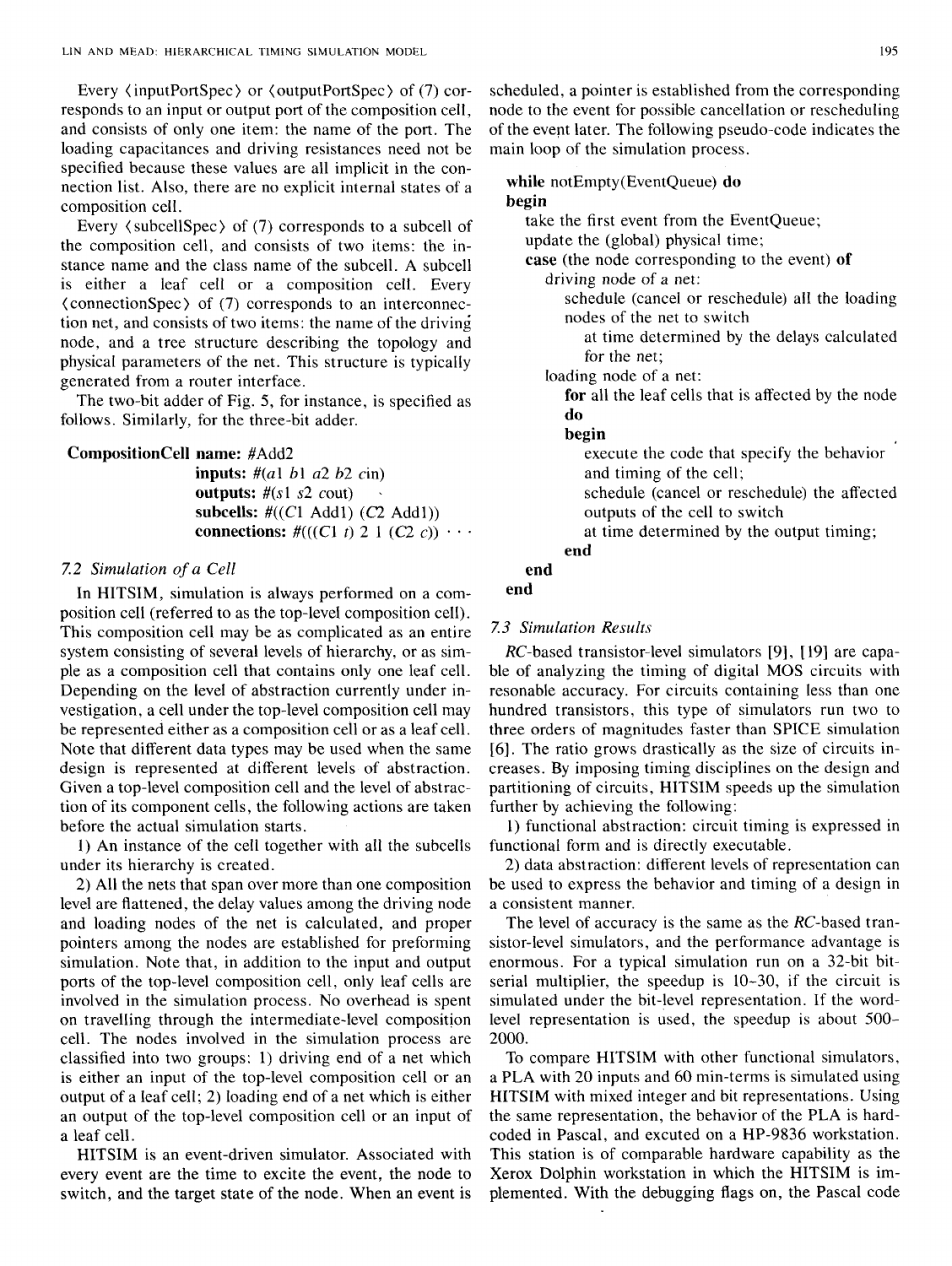runs about three times faster than the HITSIM, and with debugging flags off, thirty times faster. Note that the Pascal code, not a simulator, represents the fastest possible way to simulate the PLA. The HITSIM, on the other hand, is a simulator that can take any code that describes the behavior and timing of a design.

# VIII. AN INTEGRATED DESIGN SYSTEM

The HITSIM simulator can be combined with other tools to form an integrated design system that fully supports the structured design methodology. The design flow of one such system currently under integration is indicated in Fig. 6.4

The blocks bounded by bold lines are programs, and those bounded by regular solid lines are data sets. The blocks bounded by dash lines are tasks that are currently performed by the user; automation of these tasks requires more disciplines on the design. The structure-level simulation indicated in Fig. 6 can be performed by any simulators that the user prefers. In addition to HITSIM, two other programs used are the Pooh leaf cell design and syntactic composition system<sup>5</sup> developed by Whitney  $[20]$  and the BBL general routing system developed by Chen, etc. [21]. These two systems are selected because they both fit in our general framework in a clean and natural way.

- The Pooh system manipulates and generates circuit schematics (listing of transistors and wires and their sizes) and design-rule-correct layouts based on a unified representation. This is quite a contrast to the traditional approach of extracting circuit schematics from physical layouts [22], a process that is not only timing consuming, but also incapable of determining the semantic boundaries within a circuit for performing hierarchical simulation.
- The BBL system handles arbitrarily shaped rectilinear blocks, minimizes layout area and assures 100 percent routing completion. This system also allows routing to be done in a hierarchical manner.

Given the specification of a target circuit, the user first determines the timing strategy, the set of leaf cells to be designed, and the composition hierarchy for building up the circuit. Every leaf cell can be designed using the Pooh system which, upon completion, generates the following four pieces of data: I) the circuit schematics of the cell for performing timing simulation; 2) the driving resistances and loading capacitances of the ports required for HITSIM simulation; 3) the size of the cell and the coordinates of the ports for performing routing; and 4) the physical layout of the cell which will be combined with the router output to form the complete layout of the chip.



Fig. 6. An integrated design system.

Based on the simulation results, the user determines the behavior and timing of each leaf cell. The behavior and timing descriptions of a collection of leaf cells are used for performing HITSIM simulation, using the following information: 1) the driving resistances and loading capacitances of the ports generated by the Pooh system; and 2) the tree structure and physical parameters of the interconnects generated by the router. Note that both the behavior and timing specifications of the cells and the routing data are maintained in a hierarchical manner. With the proper functional and data abstraction of the composite cells, the user can flatten the design at any desired level for performing the HITSIM simulation.

#### ACKNOWLEDGMENT

This particular suitability of Smalltalk for an embedded behavior-level simulation environment was suggested by Prof. Marina Chen of Yale University. Some preliminary Smalltalk simulation experiments were performed in collaboration with Dr. Chen on "Dolphin" hardware at Xerox, Pasadena, CA, courtesy K. Laprade, R. Lansford, and D. Stewart. The HITSIM simulator presented in this paper was implemented on the experimental "Magnolia" workstation of Tektronix (Beaverton, Oregon) which was generously provided by W. Cunningham and K. Bradley.

#### **REFERENCES**

- [I] C. A. Mead and L.A. Conway, *Introduction to VLSI Systems.* Reading, MA: Addison Wesley, 1980.
- [2] C. A. Mead, "Structural and behavioral composition of VLSI," in *Proc. IFIP Int. Conf. VLSI*, (Trondheim, Norway), Aug. 1983, paper TC 10/WG 10.5, pp. 3-8.
- [3] M. C. Chen and C. A. Mead, "A hierarchical simulator based on formal semantics," in Proc. 3rd Caltech Conf. VLSI, Mar. 1983, pp. 207-223.
- [4] M. C. Chen, "Space-time algorithms: Semantics and methodology," Ph.D. dissertation, Computer Science, Caltech, Pasadena, May 1983.
- [5] D. Scott and C. Strachey, *Toward a Mathematical Semantics for Computer Languages.* New York: Polytechnic Inst. Brooklyn Press, 197!.

<sup>&</sup>lt;sup>4</sup>The system can be used either in a top-down or in a bottom-up fashion. For ease of explanation, the bottom-up design flow is presented.

<sup>&</sup>lt;sup>5</sup>The Pooh system consists of a physical leaf-cell design entry and a syntactic composition system. To run hierarchical simulation, the result of a syntactic composition must be a semantic cell. This resulting cell, called a functional block in many design systems, is used as a (logical or semantic) leaf cell in the HITSIM simulator.